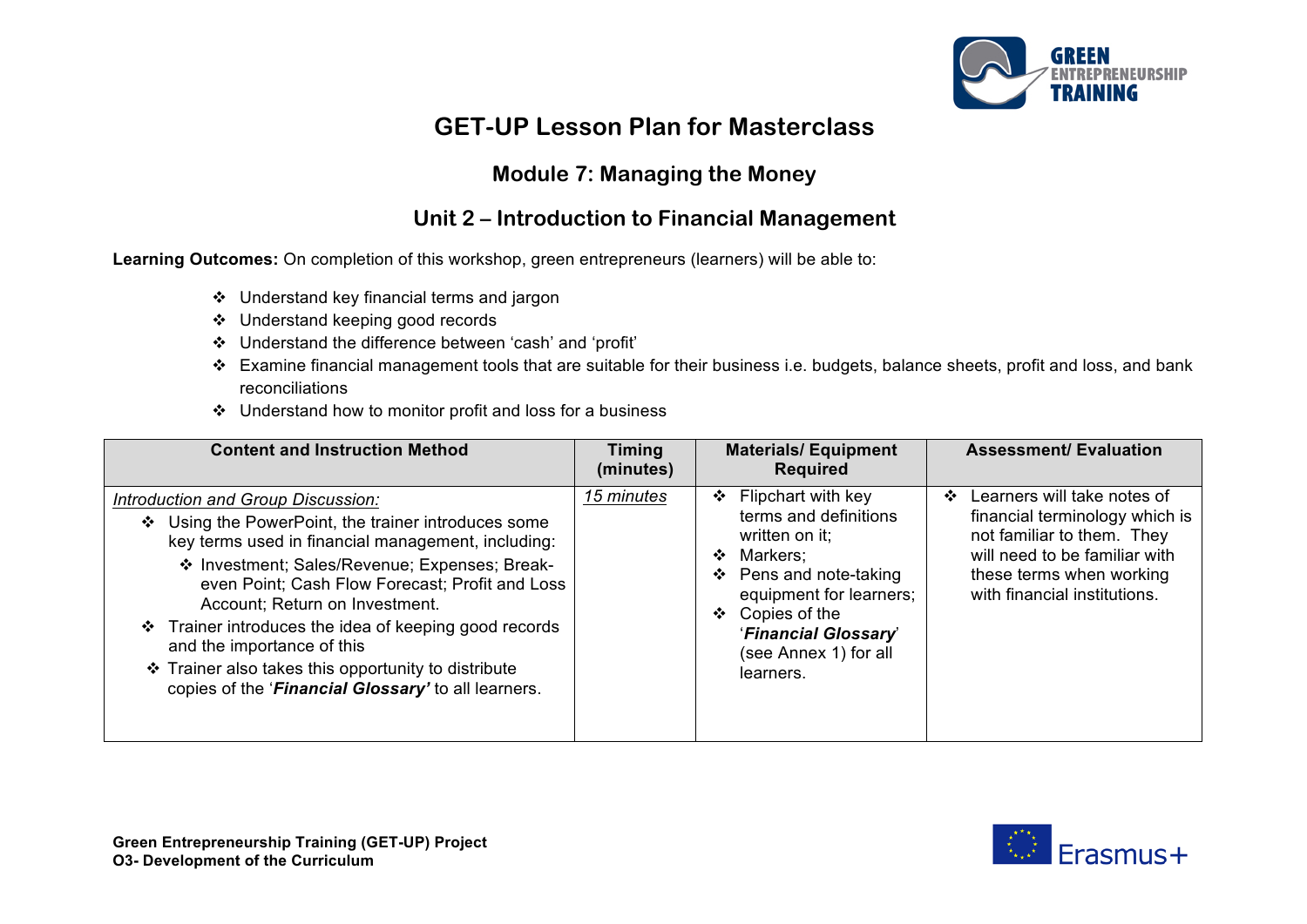

| Case Study:                                                                                                                                                                                                                                                                                                                                                                                                                                                                                                                                                                                                                                                                                                                                                                                                        | 15 minutes | Pens and note-taking<br>❖                                                                                                                                                                                                     | Learners will engage fully in                                                                                                                                                                                                                                                                                                                                                                                                                                                                                                         |
|--------------------------------------------------------------------------------------------------------------------------------------------------------------------------------------------------------------------------------------------------------------------------------------------------------------------------------------------------------------------------------------------------------------------------------------------------------------------------------------------------------------------------------------------------------------------------------------------------------------------------------------------------------------------------------------------------------------------------------------------------------------------------------------------------------------------|------------|-------------------------------------------------------------------------------------------------------------------------------------------------------------------------------------------------------------------------------|---------------------------------------------------------------------------------------------------------------------------------------------------------------------------------------------------------------------------------------------------------------------------------------------------------------------------------------------------------------------------------------------------------------------------------------------------------------------------------------------------------------------------------------|
| ❖ Using the case study example - I'm Making a<br>Profit. So Why Am I Running out of Money? -<br>The trainer introduces the group to the difference<br>between cash and profit.<br>Learners will read through the case study and will<br>discuss the cash-flow mistakes presented.                                                                                                                                                                                                                                                                                                                                                                                                                                                                                                                                  |            | equipment for learners;<br>Copies of the case<br>❖<br>study 'I'm Making a<br><b>Profit. So Why Am I</b><br><b>Running out of</b><br><b>Money'</b> (see Annex 2)<br>for all learners.                                          | the discussion on the case<br>study and will take notes to<br>support their learning.                                                                                                                                                                                                                                                                                                                                                                                                                                                 |
| Trainer presentation:<br>❖ Using PowerPoint slides, the trainer introduces<br>some of the most common financial management<br>tools used by start-ups and micro-enterprises in the<br>green economy, i.e. budgets, income and<br>expenditure, balance sheets, and bank<br>reconciliations.<br>Trainer asks learners to focus on their own business<br>and idea and to reflect on the tools presented and<br>discuss how these tools and resources will be most<br>useful for their own business.<br>Using Excel, the trainer will present how to track<br>income and expenditure for a start-up or micro-<br>enterprise, using a simple template.<br>Through this exercise, the trainer will help learners<br>to understand where they get the figures from to<br>construct the 'Income and Expenditure' template. | 25 minutes | ❖ PowerPoint Slides;<br>❖ Projector and screen;<br>$\div$ Laptop;<br>❖ Copies of the 'Income<br>and Expenditure' (see<br>Annex 3) Excel<br>template for all<br>learners;<br>❖ Pens and note-taking<br>materials for learners. | ❖ Learners will reflect on all of<br>the financial management<br>tools presented and will<br>identify which tools are most<br>applicable to their business<br>idea.<br>❖ Using the tools presented,<br>learners will be encouraged<br>to practice using their<br>selected financial<br>management tools for their<br>business as part of their self-<br>directed learning.<br>❖ Learners will get a copy of<br>the 'income and expenditure'<br>Excel template from trainer<br>to complete as part of their<br>self-directed learning. |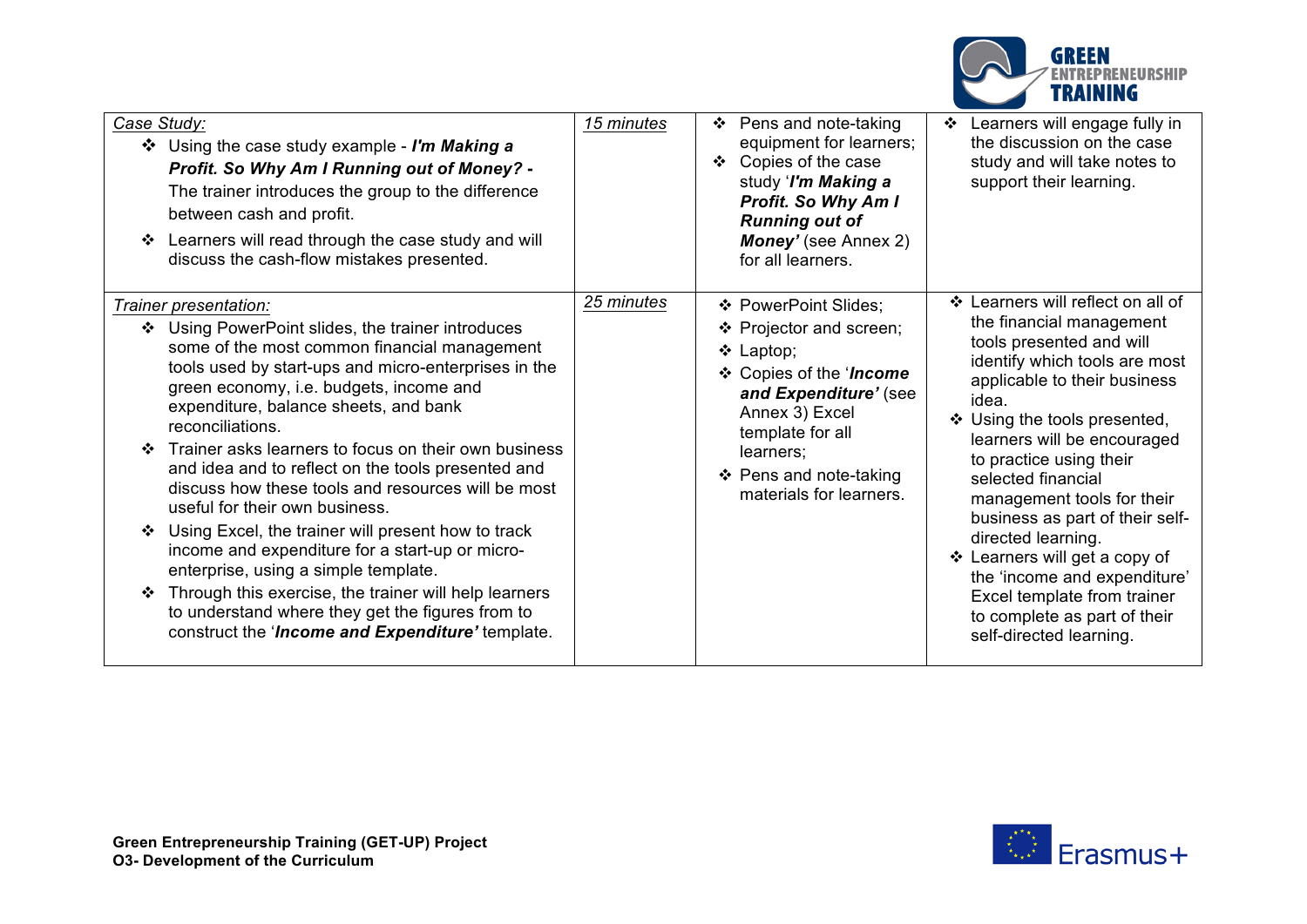

| Trainer presentation:<br>❖ Using PowerPoint slides, the trainer presents an<br>introduction to Profit and Loss for businesses.<br>Next, the trainer presents a sample 'Profit and<br>❖<br>Loss' statement.<br>Using this sample, the trainer explains to the group<br>how they should read a 'Profit and Loss' statement<br>and how they can use this to monitor the finances of<br>their business going forward.                                                                                                                                                                                                                                                                                 | 20 minutes | ❖ PowerPoint Slides;<br>❖ Projector and screen;<br>❖ Laptop;<br>❖ Copies of 'Profit and<br>Loss' (see Annex 4)<br>template for all<br>learners;<br>❖ Pens and note-taking<br>materials for learners. | Learners will take notes to<br>❖<br>support their learning.<br>❖ Learners will complete the<br>'profit and loss' template for<br>their business idea as part of<br>their self-directed learning.<br>Learners will use the<br>❖<br>template to better<br>understand how they can<br>improve the financial<br>management structures of<br>their business. |
|---------------------------------------------------------------------------------------------------------------------------------------------------------------------------------------------------------------------------------------------------------------------------------------------------------------------------------------------------------------------------------------------------------------------------------------------------------------------------------------------------------------------------------------------------------------------------------------------------------------------------------------------------------------------------------------------------|------------|------------------------------------------------------------------------------------------------------------------------------------------------------------------------------------------------------|---------------------------------------------------------------------------------------------------------------------------------------------------------------------------------------------------------------------------------------------------------------------------------------------------------------------------------------------------------|
| <b>Group Discussion and Brainstorm:</b><br>Trainer begins this activity by explaining to the group<br>❖<br>for those learners who lack the competences and<br>confidence to manage their own finances by<br>highlighting the range of services available to them.<br>Trainer explains the role of accountants in managing<br>the finances of SMEs and start-ups.<br>Trainer leads the group in a short brainstorming<br>activity to identify external financial service providers<br>who can help start-up enterprises to manage their<br>finances.<br>Trainer takes note of these services on a flipchart<br>and invites learners to take note of suitable supports<br>they have access to.<br>❖ | 10 minutes | Flipchart and markers;<br>Pens and note-taking<br>equipment for learners;                                                                                                                            | Learners will take notes to<br>❖<br>support their learning.                                                                                                                                                                                                                                                                                             |
| <b>Closing Session and Evaluation</b>                                                                                                                                                                                                                                                                                                                                                                                                                                                                                                                                                                                                                                                             | 5 minutes  | ❖ Pens and note-taking                                                                                                                                                                               | Learners will engage fully<br>❖                                                                                                                                                                                                                                                                                                                         |
| Trainer will distribute copies of the workshop<br>evaluation form to learners and asks them to<br>complete it.                                                                                                                                                                                                                                                                                                                                                                                                                                                                                                                                                                                    |            | materials for learners;<br>❖ Flip-chart and markers<br>for verbal feedback                                                                                                                           | in the evaluation and<br>feedback activities and will<br>complete the evaluation<br>form.                                                                                                                                                                                                                                                               |
| <b>Total Time</b>                                                                                                                                                                                                                                                                                                                                                                                                                                                                                                                                                                                                                                                                                 | 90 minutes |                                                                                                                                                                                                      |                                                                                                                                                                                                                                                                                                                                                         |

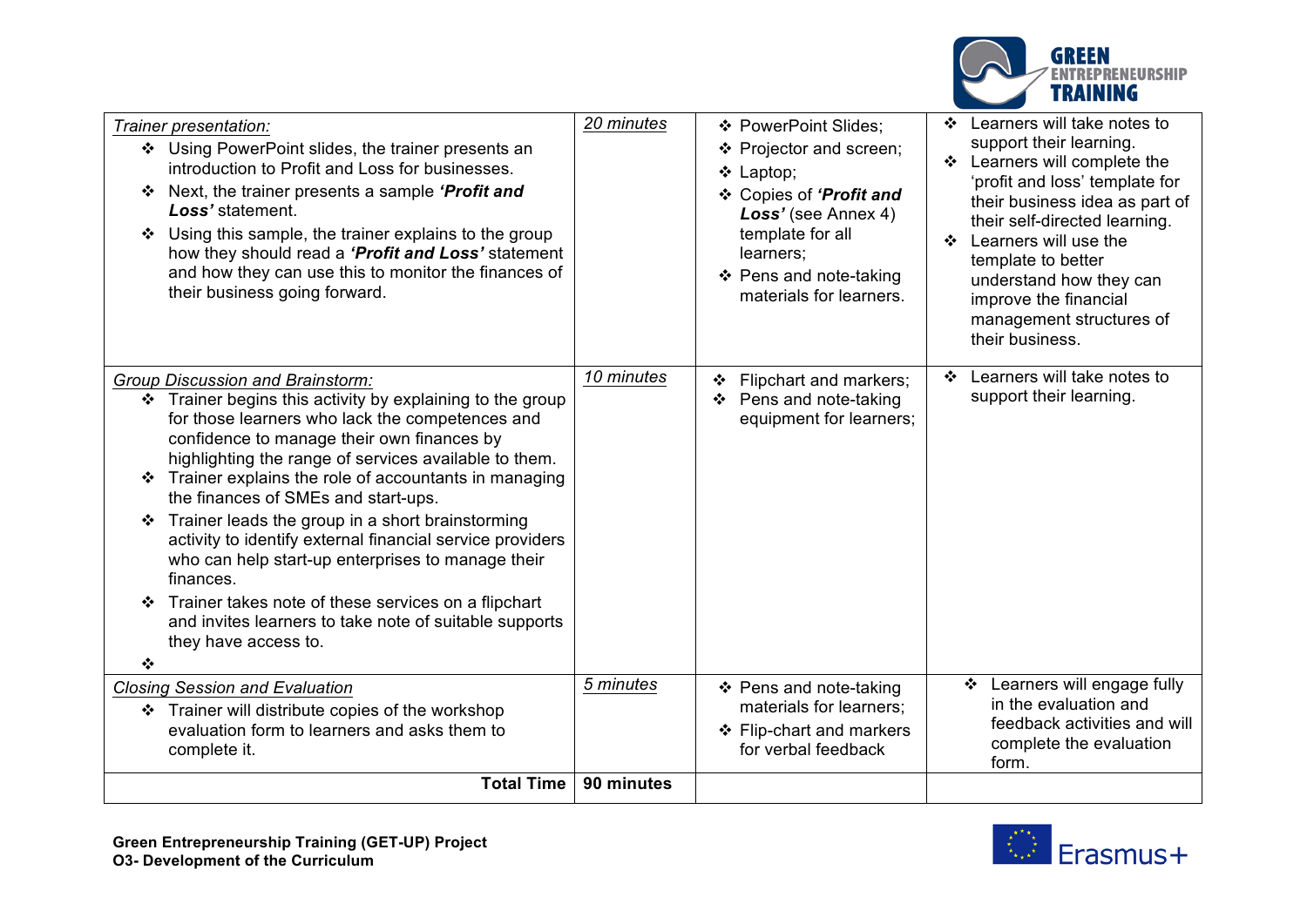

### **Annex 1 - Financial Glossary**

- v **Accounting**: The process of recording, classifying and summarising business transactions with the aim of providing useful financial information for a number of users.
- v **Accounts**: Usually annual financial records of a business or organisation that provide information about its financial circumstances.
- v **Audit**: An annual check carried out on all companies by an auditor to check the accuracy of financial records.
- v **Average Cost or Unit Cost**: The cost of producing one unit, calculated by dividing the total cost by output.
- v **Average Rate of Return or Accounting Rate of Return**: A method of investment appraisal, which measures the net return per annum as a percentage of the initial spending.
- v **Bootstrapping**: Getting a business under way with a minimum of finance through the utilization of one's own resources.
- v **Break Even Point**: The point at which total revenue equals total costs.
- v **Budget**: An estimate or quantitative plan of the income and expenses for a future period of time, usually within one year.
- v **Business Angel**: An individual who invests in businesses, especially start-up businesses.
- v **Capital Asset**: An asset that is difficult to sell quickly, i.e. premises.
- v **Capital Expenditure**: Spending on business resources that can be used repeatedly over a period of time.
- v **Capital Gain**: The profit gained by selling a share for more than it was bought for.
- v **Cash Flow Cycle**: The continuous movement of cash in and out of a business.
- v **Cash Flow Forecast**: A projection of money going into and out of a business, usually over a period of 12 months.
- v **Cash Flow Statement**: A documented detail of cash inflows and cash out flows in a trading period of the business.
- v **Cash Flow**: The difference between total cash coming in and going out of the business over a period of time.
- v **Cost-Benefits Analysis**: Used to analyse and determine the feasibility of business decisions or projects. The benefits are weighed against the costs associated with that decision or project.
- v **Creditors**: These are people, or companies, that lend money to businesses or entrepreneurs.
- v **Debtors**: These are people or companies that owe you money.
- v **Early-stage or seed financing**: One of the first financings obtained by the business.
- v **Fixed Assets**: Recorded in the balance sheet at cost land, buildings, equipment, company car –
- v **Fixed Costs**: Costs of production (running costs or overheads) which do not vary with the amount produced
- v **Interest Rates**: The charge or price of borrowing.
- v **Internal Rate of Return (IRR)**: This is an investment and valuation tool that helps businesses decide whether they should make an investment (rate of return at which the net present value is zero).

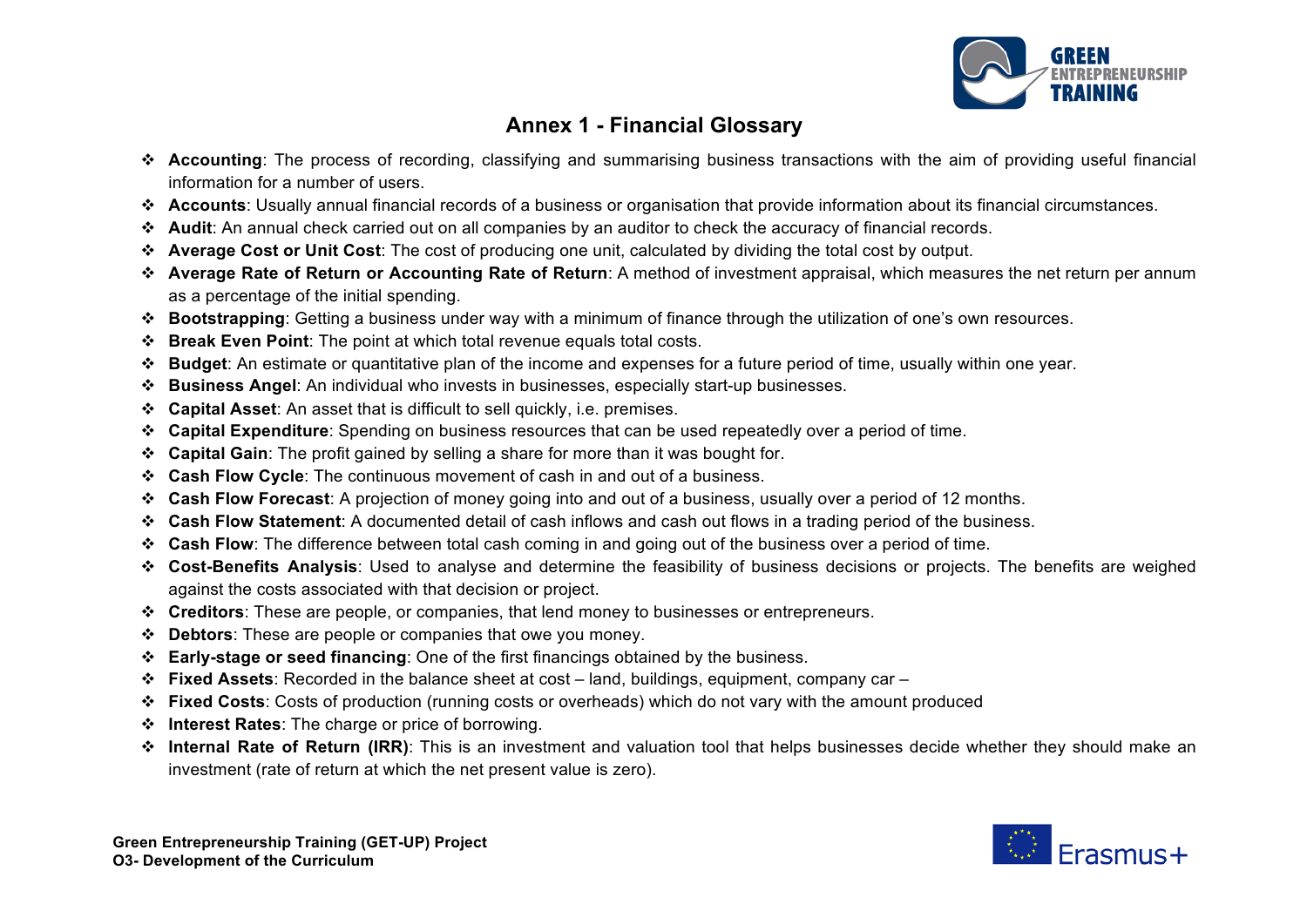

- v **Letter of Credit**: A financial document issued by a bank at the request of the consignee, guaranteeing payment to the shipper, for cargo, if certain terms and conditions are fulfilled.
- v **Liabilities**: Claims or debts against a business, such as loans and equity, which provide a source of funds.
- v **Liquidity**: The ability of a business to meet its financial responsibilities. The ease with which, assets can be converted into cash without loss.
- v **Loan Capital**: Finance loaned to a business for a specified period of time at a fixed or varied rate of interest that must be paid irrespective of the performance of the business.
- v **Loss**: Loss is the excess of expenditures over income for a period or activity.
- v **Net Assets**: The amount by which the value of a company's assets exceeds its liabilities
- v **Net Cash Balance**: The amount of cash that is on hand.
- v **Net Cash Flow**: The earnings, income or revenue from an investment less the operating costs.
- v **Net Loss:** The amount of expenses paid over revenues generated.
- v **Net Margin**: The percentage of revenues that is profit.
- v **Net Profit Margin**: Shows the ability of a business to control overheads, and expresses net profit before tax as a percentage of turnover.
- v **Net Profit**: Profit on ordinary activities before taxation it is calculated by deducting all expenses (running costs, fixed costs or indirect costs) of the business from the gross profit.
- v **Operating Costs (also known as Overhead Costs)**: Expenditures arising out of current business activities. The costs incurred to do business such as salaries, electricity, and rental.
- v **Overdraft**: Used to finance working capital. Occurs when withdrawals from a bank account exceeds the money available in the account. The account will now have a negative balance.
- \* Overhead: Also known as fixed costs, indirect costs or running costs. Costs incurred in the running of your business such as rent, electricity, heat, light, vehicles.
- v **Payback Period**: Refers to the time it takes a business to recover the cost of an investment project. The shorter the payback period, the better the investment.
- v **Pricing Strategies**: The pricing policies or methods of pricing adopted by businesses.
- v **Profit and Loss Account**: Shows net profit after tax by subtracting business expenses and taxation from operating profit.
- v **Profit**: Financial gain, returns over expenditures. Not necessarily an increase in cash.
- \* Return on Investment (ROI): Refers to the amount of money made on an investment compared to the amount of money initially invested.

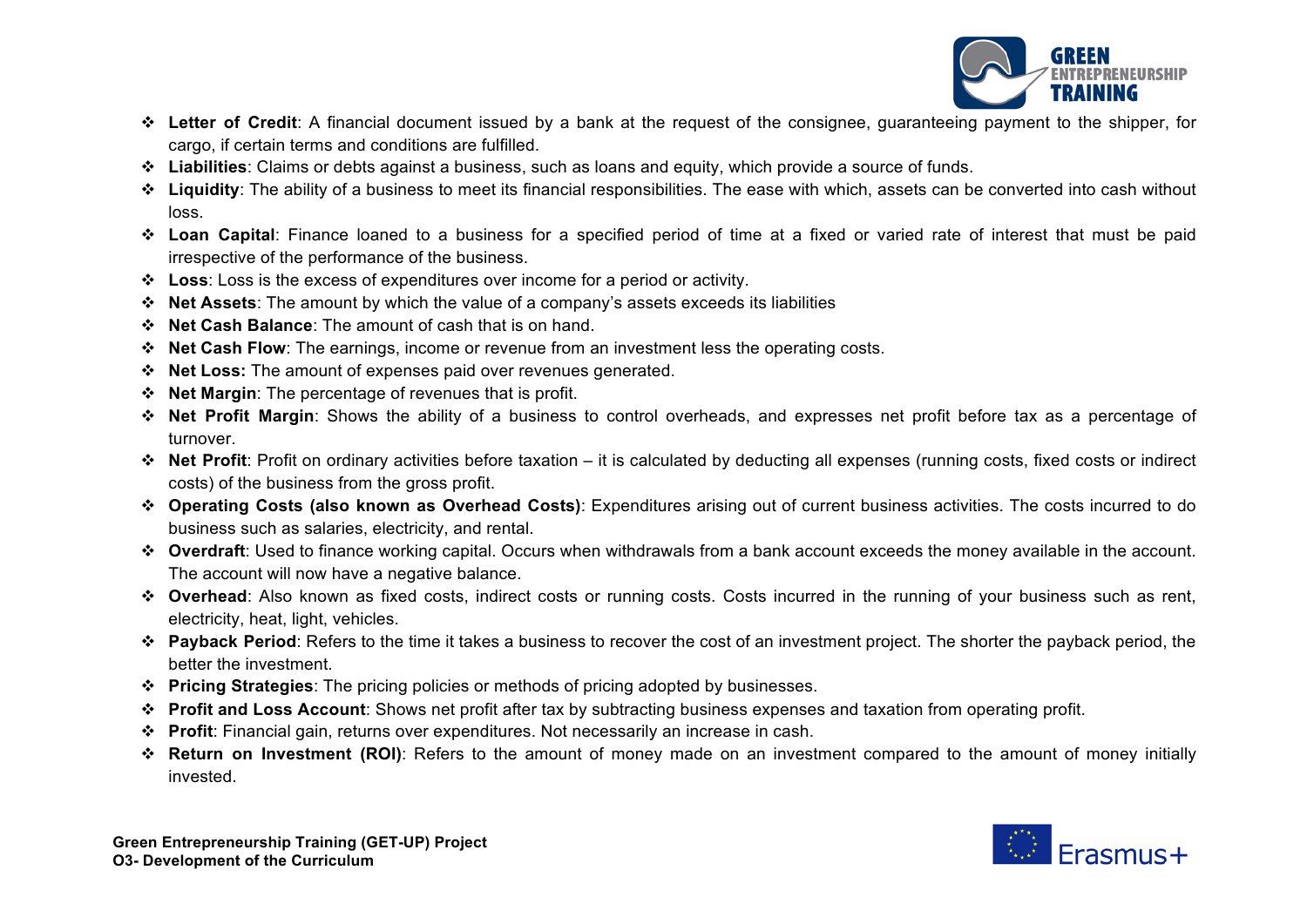

- v **Share/Stock**: One of the equal parts into which the ownership of a business is divided. A 'share' represents part ownership in a business.
- v **Shareholders**: People, other companies or businesses who have bought shares in a company or organisation and are therefore part owners.
- v **Variable Costs**: Costs such as labour and raw materials that 'vary directly' according to the number of items being manufactured.
- v **Venture Capital**: Money used to finance new companies or projects, especially those with high earning potential and high risk.
- v **Venture Capitalists**: Providers of funds for small or medium sized companies that may be considered too risky by other investors.

### **Annex 2 - Case Study: I'm making a profit. So why am I running out of money?**

*Source: https://www.inc.com/magazine/201402/jill-hamburg-coplan/cash-flow-squeeze-growth-companies.html*

Alan Knitowski treats cash flow like a religion at Phunware, his mobile apps company. But it took two liquidity nightmares at previous companies to show him the way. In the 1990s, Knitowski co-founded his first company, communication software provider VoViDa, with just six months of funding. In those days, Knitowski explains, it took much longer to develop software, and VoViDa was plowing large amounts of cash into paying programmers. "We were burning money constantly, faster than was sustainable, until we became a buffalo charging off a cliff," Knitowski recalls. Fortunately, he and his team raised enough equity funding to stay alive until Cisco Systems acquired the Silicon Valley business, less than two years after it was founded.

Cash-flow problems were even worse at Caneum, the IT outsourcing company where Knitowski was an investor and member of the board of directors from 2003 to 2009. When California failed to pass a state budget one year, one of Caneum's major clients, the Los Angeles Unified School District, was unable to pay its \$660,000 bill. Caneum was also struggling to collect a \$750,000 payment from another client that was undergoing personnel shuffling. Then, the global credit crisis hit in late 2008, leaving the business without access to cash. The company went bankrupt the following year, and Knitowski took a huge hit on his investment.

When sales and profits are surging, it's easy to assume that your business is bulletproof. But companies can turn a profit right to the brink of bankruptcy. How? The quick answer is that when companies grow, they become more complex. When you have a handful of customers, tracking down payments is easy. As your client base grows, staying on top of accounts receivable becomes more time consuming. New customers may insist on paying in, say, 60 days, even though rent, payroll, and other bills are due in 30.

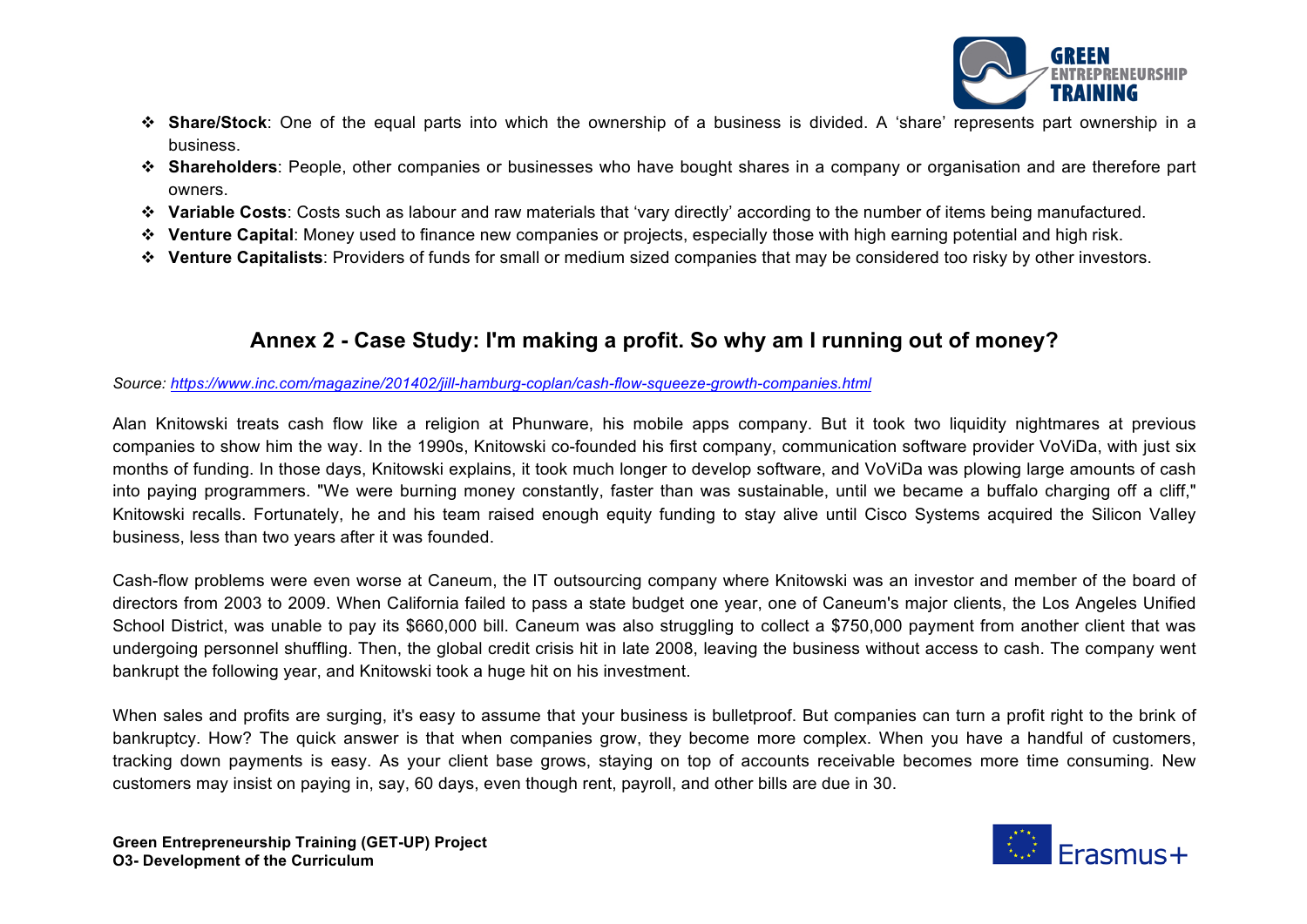

Meanwhile, more cash is flying out the door to cover inventory, higher taxes, government-compliance expenses, and debt. "As sales go up, cash can go down," says William Lenhart, a business-restructuring consultant with BDO Consulting in New York City. "Every growing business has that problem." But, Lenhart says, many businesses fail to focus on liquidity. That could be because entrepreneurs are focused on selling and satisfying their customers. But if you don't make cash-flow management a priority, Lenhart says, "you could be in big trouble in a short period of time."

Knitowski says the experiences at VoViDa and Caneum taught him a valuable lesson: To survive, business owners have to view cash as their lifeline. When Knitowski co-founded Phunware in 2008, he decided to make cash-flow management a central focus at the company, which develops and hosts mobile apps for clients such as the NFL and Nascar. Every Friday afternoon, Phunware's controller emails an overview of the company's financials to the management team, including data on key metrics such as cash on hand, obligations, and the quick ratio, which the company derives from dividing cash plus receivables by current liabilities. "We don't let one week go by," Knitowski says.

The team dissects the data and tracks trends over time. If cash is trending down, it could be owing to seasonality. Or Phunware may be spending too much--making too many investments in technology, say, or hiring too many people. (The company now has 160 employees and generated roughly \$22 million in sales last year.) These days, the company is particularly focused on accounts receivable, which are hovering around \$5.5 million. The team asks a lot of questions: Are companies paying us too slowly? Which customers haven't paid us, and how delinquent are they? What action should we take?

Knitowski has also adopted a color-coded system: If Phunware has more than 18 months of cash on hand, it's a green light. Twelve to 18 months of cash is a yellow light, and less than a year of cash is a flashing red light. When the light turns yellow, Phunware turns to a working capital line of credit, asset-backed loans, bridge financing, or equity funding. Thankfully, the light has never turned red.

Phunware also pushes back when negotiating contracts with clients, refusing to accept payments later than 30 days after delivering a product. The company asks some clients to put 50 percent down when signing a contract. And the business is structured so that a portion of revenue comes from semiannual subscriptions, which produce predictable, recurring income.

Phunware isn't shy about hunting down delinquent customers. Nine times out of 10, Knitowski says, those clients wind up paying. He assumes the remaining 10 percent have financial problems they're refusing to disclose. The hard-nosed approach has cost Phunware some customers, but that's a price Knitowski is willing to pay. "I always assume nuclear winter, which makes me conservative and diligent," he says. "That way, things will never be so bad again."

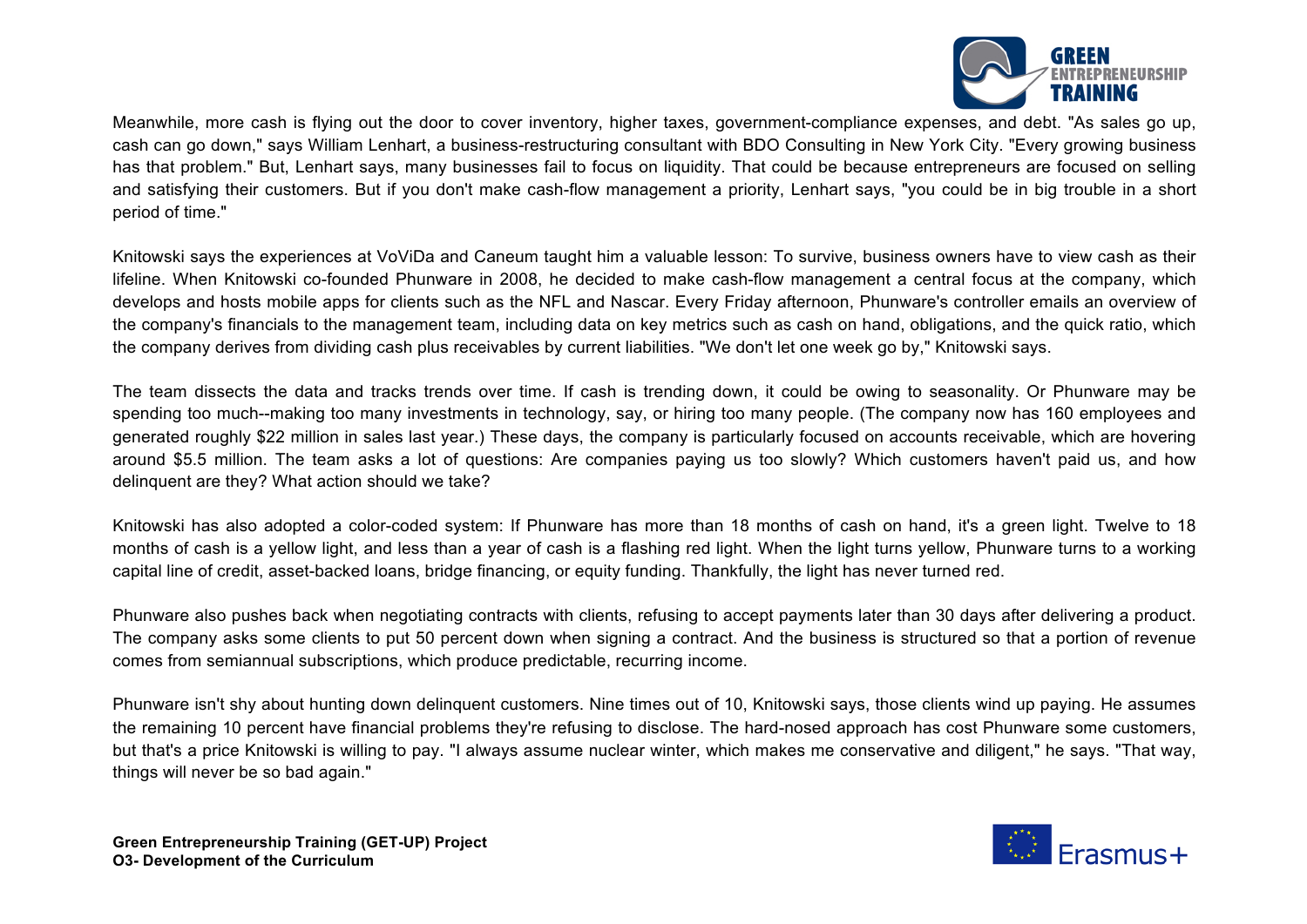

Lenhart applauds Phunware's weekly cash-flow analysis. He also likes the fact that a portion of the company's revenue comes from subscriptions. As the business continues to grow, he says, it will be crucial for Phunware to have the right billing department in place. After all, the department that handled billing when Phunware was a \$1 million company may not be up to the task when it's a \$30 million company. He also recommends that Phunware adjust its line of credit with the bank at least once a year, to reflect rising sales.

If certain clients are keeping Knitowski up nights, but Phunware wants to keep them around, he could take out credit insurance. He could also ask clients to set up a standby letter of credit that Phunware could draw on if the client fails to pay. The key takeaway for other companies, Lenhart says, is to "look beyond just sales numbers, because they're not the full story."

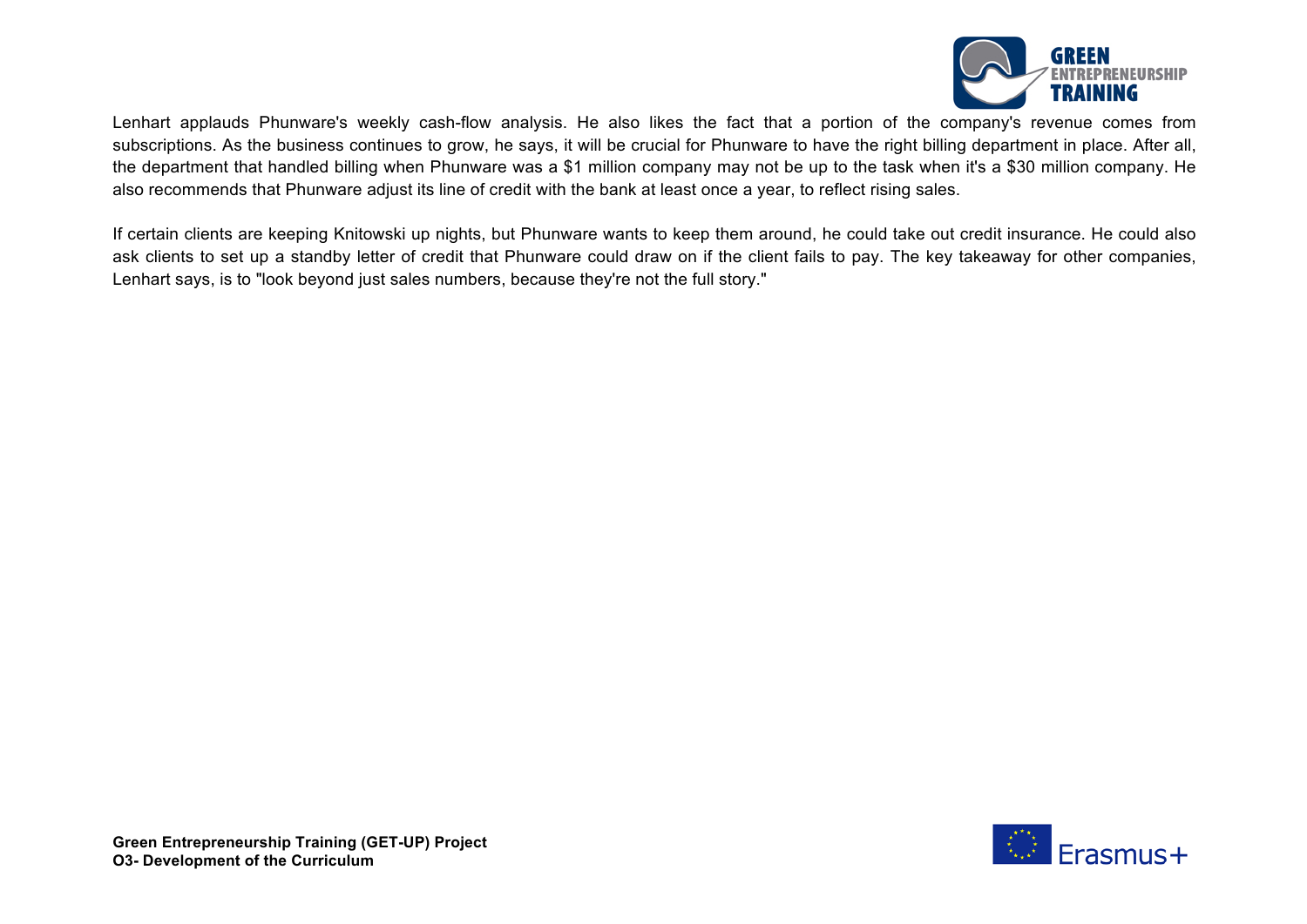

| Date | Description | Debit | Credit | <b>Balance</b> |
|------|-------------|-------|--------|----------------|
|      |             |       |        |                |
|      |             |       |        |                |
|      |             |       |        |                |
|      |             |       |        |                |
|      |             |       |        |                |
|      |             |       |        |                |
|      |             |       |        |                |
|      |             |       |        |                |
|      |             |       |        |                |
|      |             |       |        |                |
|      |             |       |        |                |
|      |             |       |        |                |
|      |             |       |        |                |
|      |             |       |        |                |
|      |             |       |        |                |
|      |             |       |        |                |
|      |             |       |        |                |
|      |             |       |        |                |
|      |             |       |        |                |
|      |             |       |        |                |

## **Annex 3 – Template – Income and Expenditure**